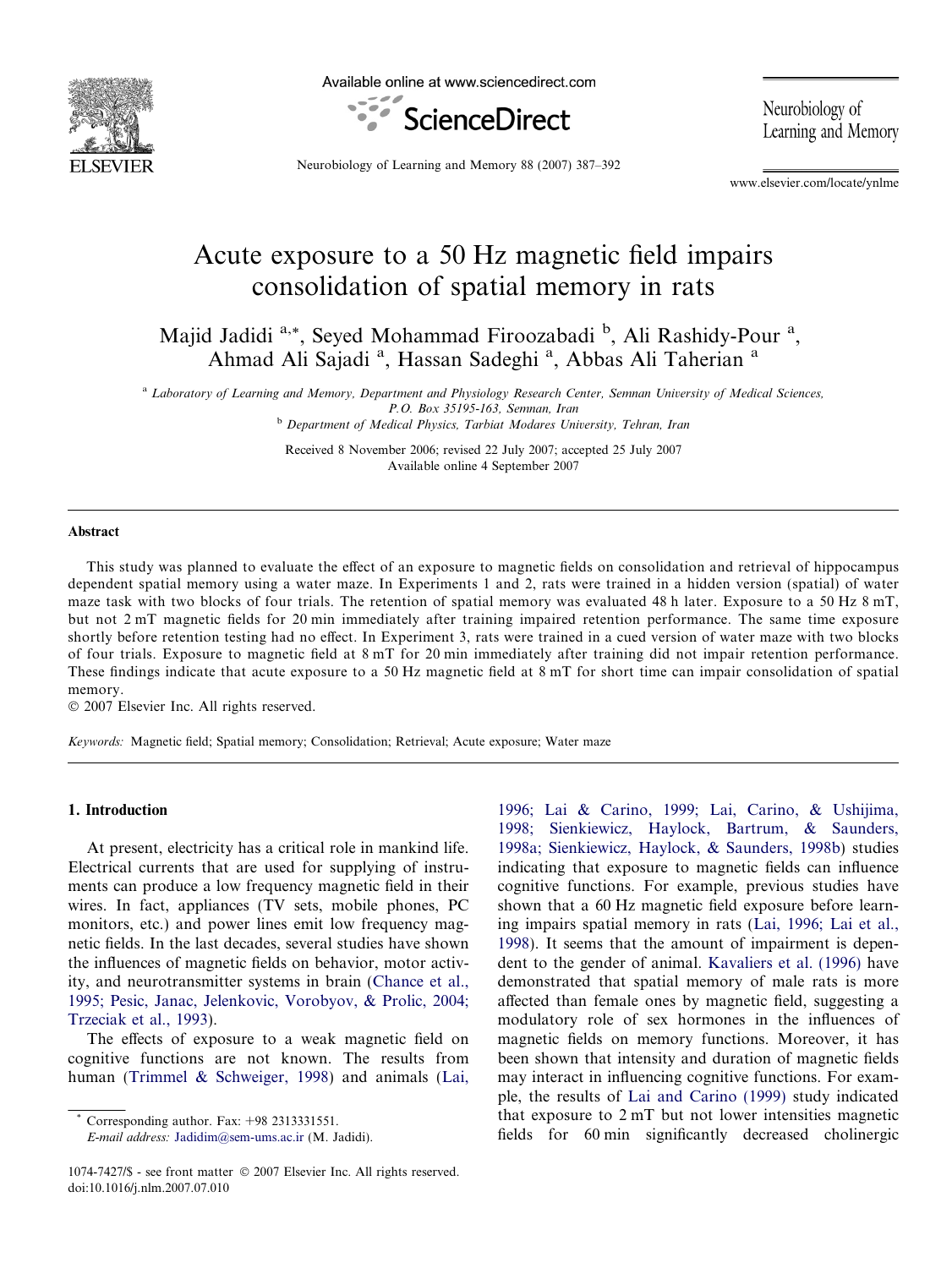activities of the frontal cortex and hippocampus. Similar effect was seen with longer (1.5 or 3 h) exposure to lower intensities (0.5, 1 and 1.5 mT) magnetic fields [\(Lai & Cari](#page--1-0)[no, 1999\)](#page--1-0). Since the cholinergic system plays an important role in memory processing [\(Whishaw, 1989; Whishaw &](#page--1-0) [Tomie, 1987](#page--1-0)), any decrement in its activity can impair memory processing.

In the recent in-vitro studies, we found that exposure to 8 mT, but not 2 mT magnetic fields for 20 min diminished activity of neural cell function of snail ([Kaviani Mogadam](#page--1-0) [& Firoozabadi, 2002; Kaviani Mogadam, Firoozabadi, &](#page--1-0) [Janahmadi, 2004](#page--1-0)). On the other hand, previous studies mainly focused on the effects of magnetic fields on acquisition of memory. As far as we know, only one study evaluated the effects of magnetic fields on post-training consolidation or retrieval processes [\(McKay & Persinger,](#page--1-0) [2000\)](#page--1-0). Thus, the present study was planned to evaluate whether acute exposure to 2 or 8 mT magnetic fields would influence consolidation and retrieval of spatial memory in a water maze.

## 2. Materials and methods

### 2.1. Subjects and experimental groups

Adult male Wistar rats (3–4 months old,  $235 \pm 15$  g) were housed five per cage in a room with natural light cycle and constant temperature  $(24 \pm 2 \degree C)$ . Food and water were available ad libitum. All procedures were conducted in agreement with the National Institutes of Health Guide for care and use of laboratory animals. In Experiment 1, three groups were used: sham-exposed ( $n = 11$ ), exposed to 2 mT ( $n = 11$ ) and 8 mT ( $n = 11$ ) magnetic fields. In Experiment 2, two groups were used: sham-exposed  $(n = 10)$  and exposed to 8 mT  $(n = 10)$  magnetic field. In Experiment 3, two groups were tested: sham-exposed  $(n = 7)$  and exposed to  $8 \text{ mT}$  $(n = 7)$  magnetic field.

#### 2.2. Water maze training

#### 2.2.1. Apparatus

The behavioral training and testing was conducted in a water maze. The water maze was a blue circular pool (140 cm in diameter and 50 cm high) filled to a 25 cm depth with  $22 \pm 2$  °C water [\(Rashidy-Pour, Mota](#page--1-0)[medi, & MotaghedLaijani, 1996\)](#page--1-0). The maze was located in a room containing several visual extra-maze cues for spatial training.

#### 2.2.2. Behavioral training

For training in the spatial water maze, a transparent Plexiglas platform was submerged 2 cm below the surface of the water. The rats were subjected to two blocks and each consisted of four trials. The interval time between blocks was 3 min. Our previous study indicated that with these training procedures, normal rats display a significant bias upon retention test for swimming in the training quadrant, in which the platform was placed [\(Rashidy-Pour et al., 1996](#page--1-0)). Twenty-four hours prior to the start of training, rats were allowed to swim 3 min in the pool containing no platform for habituation. On each trial, the rat was placed into the water from one of the four cardinal points of the compass (N, E, S, W), which varied from trial to trial in a quasi-random order. The rat had to swim until it found and climbed onto the escape platform. Rats were guided to the platform if they failed to locate it within 60 s. The rat was allowed to stay on the platform for 45 s as the inter-trial interval and returned to the holding cage after last training. Since the feces defecated during the last trial may served as intra-maze cues, any feces were removed from maze before starting the next trial. After training, all rats transported to their home cage.

For training in the cued task, we used same procedure described by [Setlow and McGaugh \(2000\)](#page--1-0). A black- and white-striped stone ball (5 cm in diameter) was mounted on a transparent Plexiglas platform. The platform was located in a different quadrant of the maze on each trial. The platform was placed in each the four quadrants twice within the training session and the order of the placements was such that the platform was located to the left or right and distal or proximal relative to the start position within equal frequency . In this task, the rats were allowed 10 s on the platform and then placed in the holding cage for 30 s, which the next trial was begun.

Two days later, the rats were returned to the water maze for a retention test. For the spatial task, the rats were given a 60 s probe trial during which the platform was removed. The parameters measured from probe test were the time spent (%) in each quadrant of the task, swim speed and total swim distance. For the cued task, the platform was located in the SE quadrant. The N start position was used, and the latencies of rats to reach the platform were recorded.

#### 2.3. The magnetic field exposure system

Magnetic fields were applied in a room adjacent to that used for behavioral experiments. A sinusoidal magnetic field was created using a round coil electromagnet (inner diameter: 8 cm, outer diameter: 12 cm, thickness: 2 cm) made from a 850 turned copper wire (0.75 mm). The electromagnet was supplied with a sinusoidal waveform signal generator (GFG-8019G, Good Will instrument Co.). The signals were amplified by an own made audio amplifier (600 W). Then amplifier output droved to coil, producing a magnetic field of 2 or 8 mT at the center of the coil. The desired intensity of magnetic field (2 or 8 mT) calibrated using a digital teslameter (HI-3550, HOLADAY industries, USA) at the center of the coil. The heat generated by coil dissipated due to good ventilation in exposure area. The electrical apparatuses and exposure system adjusted on the laboratory non-metallic table. The average 50 Hz background magnetic filed at the location of the subject was  $10 \mu$ T.

Immediately after training in the spatial water maze and the cued tasks or 30 min before retention testing in the spatial water maze, rats were exposed to magnetic fields. The rats were left on a table in laboratory room. Each rat was put in a small cotton pouch so that rat's head was out and was held in the center of the coil. The minimum distance between head of animal and inner wall of coil was 2 cm.

## 2.4. Statistical analysis

Kolmogorov–Smironov test showed normal data distribution. Hence, parametric analysis procedures were used for data analysis. Data from training session (escape latencies and total swim distance) and probe data (the time spent in each quadrant, swim speed and total swim distance) were analyzed with one way or two way ANOVA with the repeated measures. Tukey's post hoc test was performed to determine the source of detected significances. Student's t-test was used for comparison of two independent groups. A difference at  $p \leq 0.05$  was considered statistically significant.

## 3. Results

# 3.1. Effect of exposure to magnetic fields for 20 min immediately after training on retention of spatial memory

Analysis of the training latencies ([Fig. 1](#page--1-0)a) with a two way ANOVA (groups  $\times$  trials) showed no significant effects of groups  $[F_{(2,240)} = 1.47, P = .27]$ , a significant effects of trials  $[F<sub>(7,240)</sub> = 6.71, P = .001]$ , and no significant interaction between two factors  $[F_{(14,240)} = 0.87, P = .58]$ . Analysis of total swim distance [\(Fig. 1b](#page--1-0)) revealed similar results. Again, two way ANOVA showed no significant